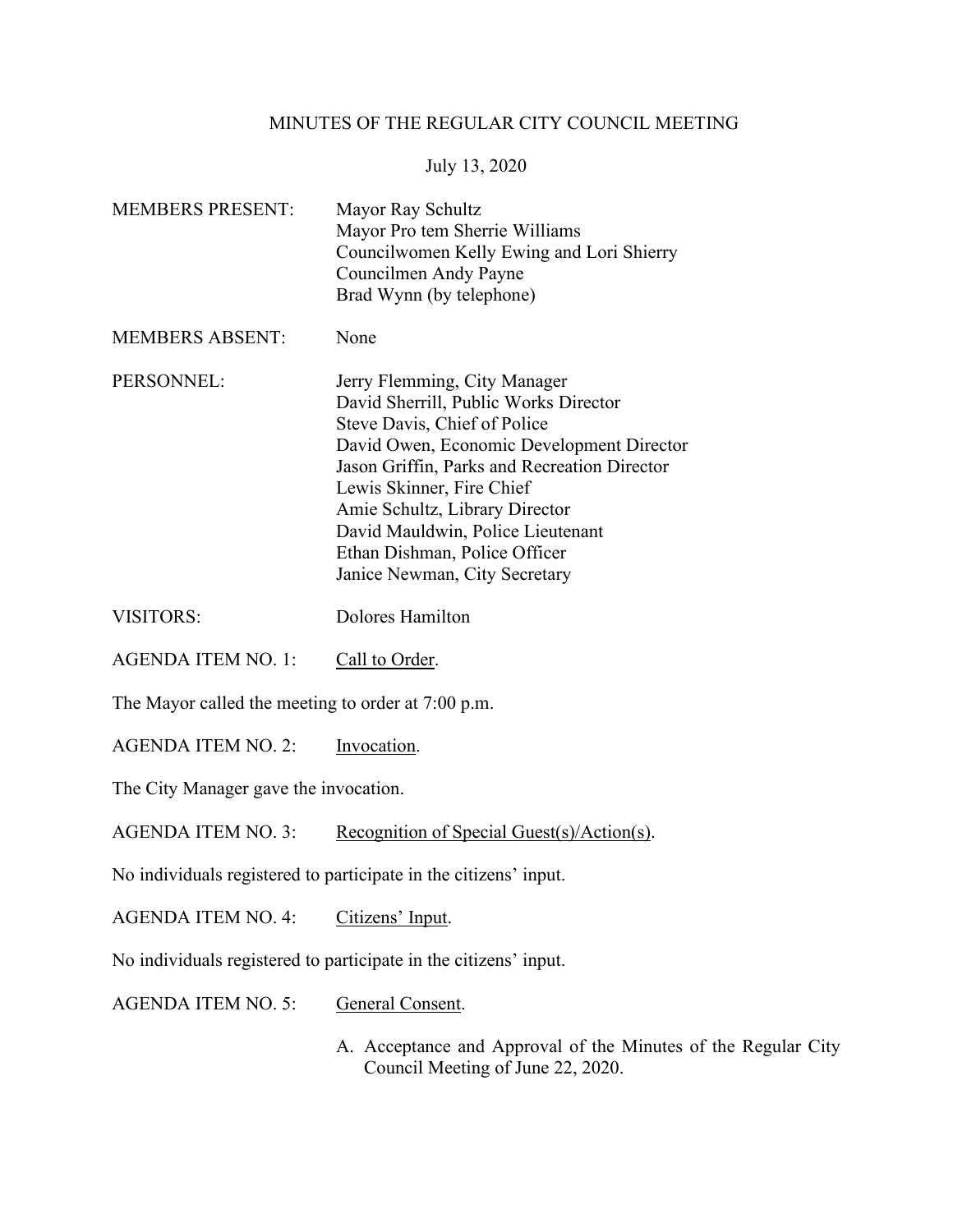Motion was made by Councilwoman Williams and seconded by Councilman Payne accepting and approving the general consent agenda as presented. Motion carried with five ayes. (Unanimous)

AGENDA ITEM NO. 6: Ordinance.

A. An Ordinance of the City of Iowa Park, Texas Amending the Code of Ordinances at Section 2.02.008 (4) Reducing the Number of Hours an Animal Can be Tethered; and at Section 2.06.008 (1) Reducing the Distance From Any Building Being Occupied by Humans for the Keeping of Poultry, Fowl or Rabbits.

The Chief of Police briefed the Council on the proposed ordinance changes. He explained the proposed tethering requirements will be consistent with State regulations. The proposed distance requirements were requested by a local resident. Currently the distance between chicken coops and buildings being occupied are one hundred feet. The proposed ordinance would reduce that to fifty feet. Motion was made by Councilwoman Williams and seconded by Councilwoman Ewing approving and adopting Ordinance Number 1290 amending the Code of Ordinances at Section 2.02.008 (4) reducing the number of hours an animal can be tethered; and at Section 2.06.008 (1) reducing the distance from any building being occupied by humans for the keeping of poultry, fowl or rabbits. Motion carried with five ayes. (Unanimous)

AGENDA ITEM NO. 7: City Manager's Report.

A. Discuss and Consider an Encroachment Agreement With the Iowa Park Consolidated Independent School District to Allow Construction of the W.F. George Middle School on the East Park Avenue and North Texowa Street Rights-of-Way.

The City Manager explained the City has been approached by the Iowa Park CISD regarding a right-of-way that is on North Texowa. This right-of-way contains a new force main and another wastewater main that serves the North Texowa Lift Station. The school district is planning renovations and additions to the W.F. George Middle School. Their architectural firm has submitted plans and specifications that includes building over the right-of-way. City staff has not approved the project since there is not a formal right-of-way encroachment agreement. The City Attorney has prepared an encroachment agreement with input from both the City and school staff. This proposed ninety-nine year agreement will allow the school to encroach on the right-of-way and the City retains all rights to operate and maintain the public infrastructure on the right-of-way. Motion was made by Councilwoman Shierry and seconded by Councilman Payne approving an encroachment agreement with the Iowa Park Consolidated Independent School District to allow construction of the W.F. George Middle Scholl on the East Park Avenue and North Texowa Street rights-of-way. Motion carried with five ayes. (Unanimous)

B. Discuss and Consider Staffing Levels at the Police Department.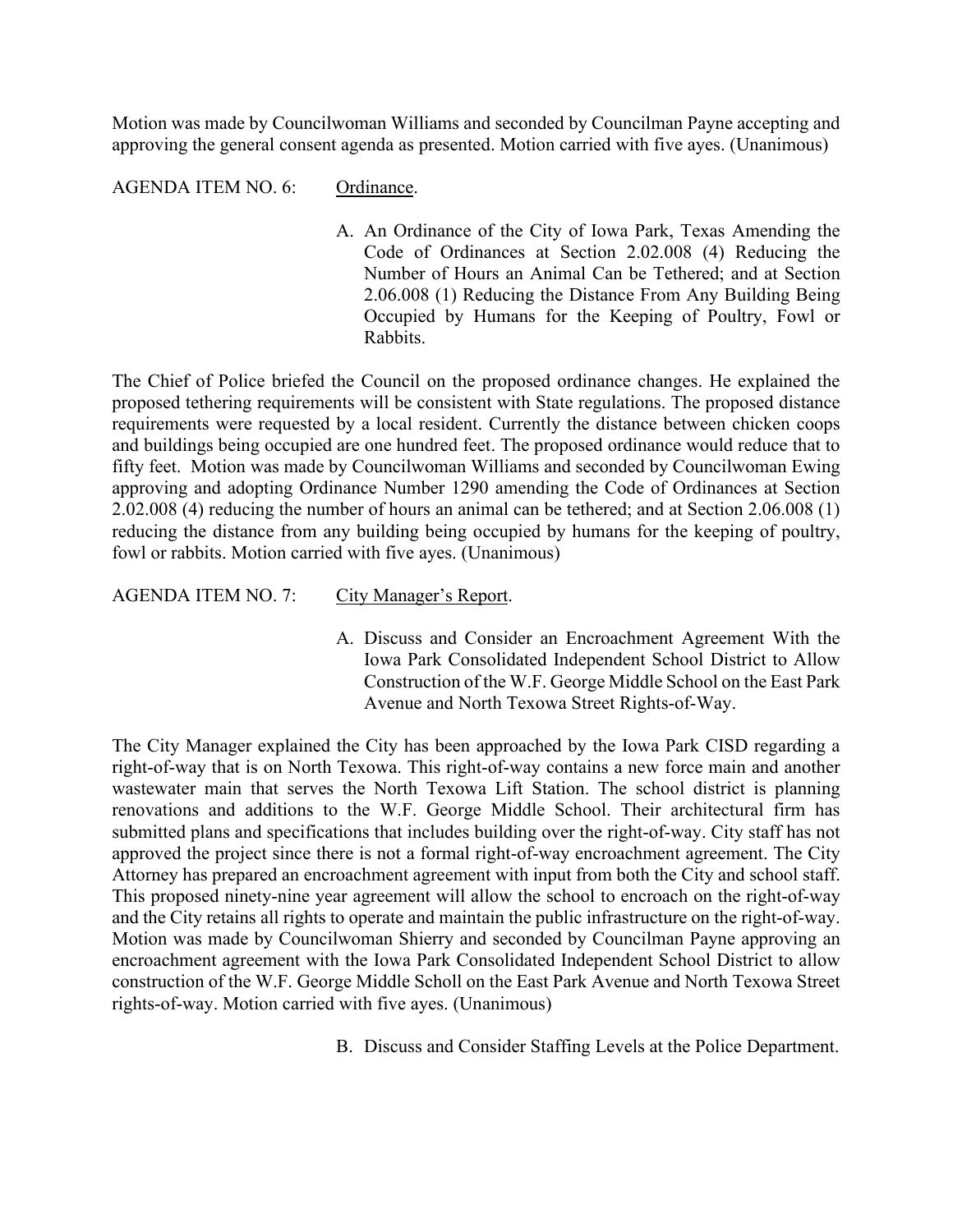The Chief of Police reminded Council that a full-time police officer position was frozen for the 2010/2011 budget year. That position has remained frozen. Currently there are eleven full-time police officers, including the Chief and Lieutenant positions. The department has been one short for several months due to illness. This has put a strain on the officers trying to cover all shifts. It was noted that from January 2020 through this past pay period, the Lieutenant has covered 572 hours working patrol while the Chief has covered twenty-four hours. Councilman Wynn stated he doesn't feel the City has a choice but to unfreeze that twelfth position during this fiscal year. Total start-up cost, including an additional vehicle is estimated at \$101,000.00. There was also discussion on adding a second police officer position. The Chief also explained that his department is wanting to go to twelve hour shifts. This would allow more time off and should result in less over-time pay. The U.S. Department of Labor allows for law enforcement personnel to work an eight-six hour two week pay period instead of a forty hour work week. The City Manager stated he has authorized the temporary transition to the twelve hour shift. Any long term change will result in a minor ordinance change for employee pay and benefits. It was the consensus of the Council to bring back actual costs of unfreezing the twelfth police officer position.

At this time, Councilman Wynn left the meeting.

C. Discuss and Consider an Unbudgeted Expenditure of Up to \$35 Thousand to Purchase a Heart Monitor for the Fire Department.

The Fire Chief explained that his department has two heart monitors. The oldest one, purchased in 1994, is inoperable and cannot be repaired. The newest one, purchased in 1998, has been experiencing problems. The manufacturer believes they have replacement parts but informed the Chief that effective December 31, 2020, the FDA will no longer recognize this monitor as a serviceable cardiac monitor. The Fire Chief received a quote from Stryker Medical for a new monitor in the amount of \$34,163.13. Motion was made by Councilman Payne and seconded by Councilwoman Williams approving the unbudgeted expenditure of up to \$35 thousand to purchase a heart monitor for the Fire Department. Motion carried with four ayes. (Unanimous)

> D. Discuss and Consider Vehicle Allowances for the Fire Chief and Assistant Fire Chief.

The City Manager explained that in lieu of replacing the Fire Chief's vehicle during the next budget year, the Fire Chief has proposed a vehicle allowance for him and the Assistant Fire Chief. The Fire Chief asked the Council to consider a \$500.00 per month vehicle allowance for the Fire Chief and a \$250.00 per month vehicle allowance for the Assistant Fire Chief. Motion was made by Councilwoman Williams and seconded by Councilwoman Ewing to include \$6,000.00 vehicle allowance for the Fire Chief and \$3,000.00 vehicle allowance for the Assistant Fire Chief in the FY 2020/2021 budget. Motion carried with four ayes. (Unanimous)

E. Discuss and Consider the Proposed Strategic Plan for 2020.

Staff has included all items Council asked to be placed in the strategic plan. Motion was made by Councilwoman Williams and seconded by Councilwoman Ewing approving the proposed strategic plan for 2020. Motion carried with four ayes. (Unanimous)